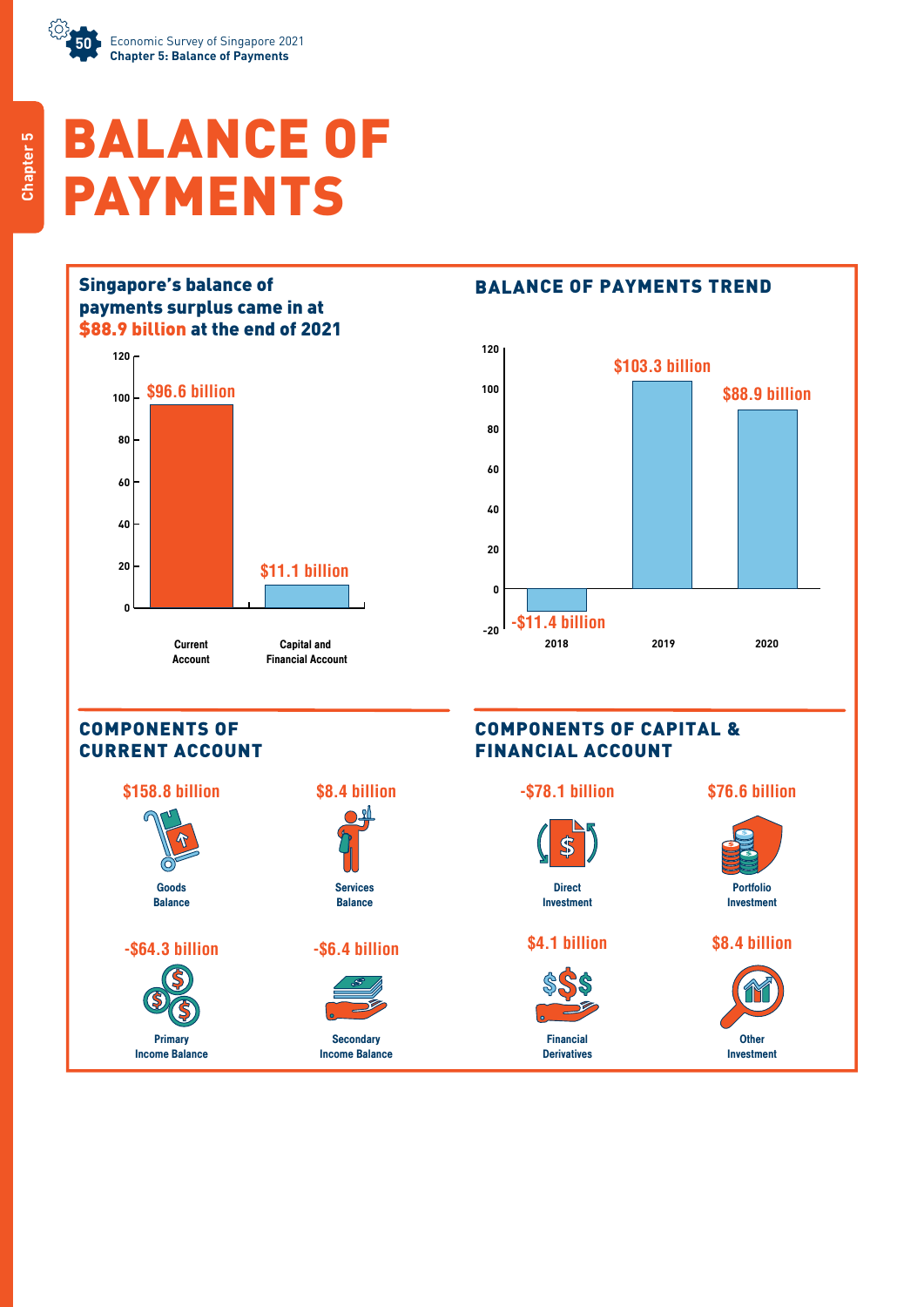# **OVERVIEW**

Singapore's overall balance of payments fell to \$4.9 billion in the fourth quarter of 2021, from \$30.1 billion in the third quarter. For the year as a whole, the overall balance of payments registered a surplus of \$88.9 billion, lower than the \$103 billion recorded in 2020. This decline was mainly due to net outflows from the capital and financial account, which was a reversal from the net inflows registered in 2020. Singapore's official foreign reserves rose to \$563 billion at the end of 2021.

## CURRENT ACCOUNT

The current account surplus narrowed to \$25.7 billion in the fourth quarter, from \$26.7 billion in the third quarter (Exhibit 5.1). For 2021 as a whole, the current account surplus rose by \$16.4 billion to \$96.6 billion (18.1 per cent of GDP). The increase was driven primarily by a larger surplus in the goods balance. The services account surplus also saw an increase. At the same time, a smaller deficit in the secondary income balance more than offset the slightly larger deficit in the primary income balance.

#### **Exhibit 5.1: Current Account Balance**



In terms of the sub-components of the current account, the goods account surplus increased by \$2.7 billion from the third quarter to \$43.1 billion in the fourth quarter, as exports grew more quickly than imports (Exhibit 5.2). Similarly, for 2021 as a whole, the goods balance registered a larger surplus of \$159 billion, compared to the \$143 billion recorded in 2020, as the exports of goods increased by more than imports.



**51**

The surplus in the services balance came in at \$0.3 billion in the fourth quarter, lower than the \$2.9 billion surplus in the preceding quarter. However, for the whole of 2021, the surplus in the services balance widened to \$8.4 billion, from \$8.1 billion in 2020. This was driven mainly by a shift from net payments to net receipts for other business services, lower net payments for travel services and charges for the use of intellectual property, and an increase in net receipts from financial services and maintenance & repair services. These more than offset the higher net payments for transport services, manufacturing services on physical inputs owned by others, as well as telecommunications, computer & information services.

For the primary income balance, the deficit increased by \$1.4 billion from the previous quarter to \$16.1 billion in the fourth quarter. For the year as a whole, the deficit widened slightly by \$0.5 billion to \$64.3 billion, as payments rose more than receipts.